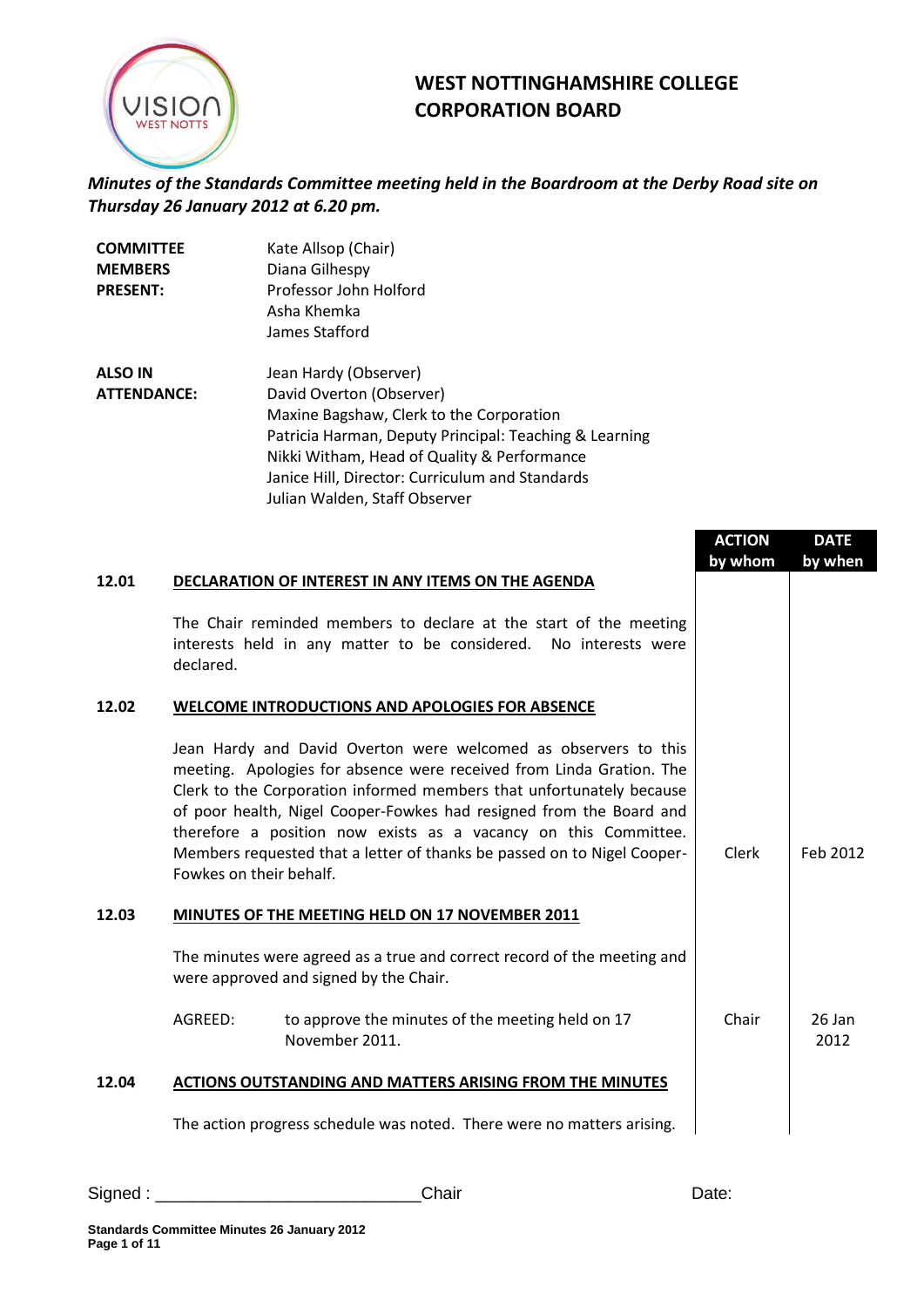|       |                                                                                                                                                                                                                                                                                                                                                                                                                                                                                                                                                                                                                                                                                                                                                                                                                                                                                                                                               | <b>ACTION</b> | <b>DATE</b> |
|-------|-----------------------------------------------------------------------------------------------------------------------------------------------------------------------------------------------------------------------------------------------------------------------------------------------------------------------------------------------------------------------------------------------------------------------------------------------------------------------------------------------------------------------------------------------------------------------------------------------------------------------------------------------------------------------------------------------------------------------------------------------------------------------------------------------------------------------------------------------------------------------------------------------------------------------------------------------|---------------|-------------|
| 12.05 | <b>DEPUTY PRINCIPAL'S REPORT</b>                                                                                                                                                                                                                                                                                                                                                                                                                                                                                                                                                                                                                                                                                                                                                                                                                                                                                                              | by whom       | by when     |
|       |                                                                                                                                                                                                                                                                                                                                                                                                                                                                                                                                                                                                                                                                                                                                                                                                                                                                                                                                               |               |             |
|       | The Deputy Principal introduced her written report and confirmed that<br>section one of the document was provided following a request at the last<br>meeting to provide greater information on HEFCE numbers and profile.                                                                                                                                                                                                                                                                                                                                                                                                                                                                                                                                                                                                                                                                                                                     |               |             |
|       | <b>HEFCE</b> - In general terms the Committee were advised that generally full<br>time learners were the younger age group and part time learners were in<br>the older category. She confirmed that each College has to bid for higher<br>education additional numbers, and the following was noted:                                                                                                                                                                                                                                                                                                                                                                                                                                                                                                                                                                                                                                          |               |             |
|       | In October 2011 HEFCE invited Higher Education and Further<br>٠<br>Education institutions to bid for student places from a margin of up to<br>20,000 under a new student number control system for 2012/13.<br>202 bids were received for a total of 35,811 places by the deadline of<br>٠<br>11 November 2011. Of these, 34 bids were from Higher Education<br>institutions and 167 from Further Education colleges.<br>The margin places are available to those universities and colleges<br>٠<br>charging an average, net annual tuition fee of £7500 or less and<br>meeting other criteria.<br>The College submitted a bid for 35 additional student places for<br>٠<br>2012/13.<br>Informal advice has been received from HEFCE and it is that the likely<br>$\bullet$<br>outcome of the bid following the assessment process, is that the<br>College is likely to receive an indicative allocation of 25 student places<br>for 2012/13. |               |             |
|       | 16-18 Bursary - the Deputy Principal confirmed that a much lower<br>number of applications has been received than originally envisaged. This<br>is despite the withdrawal of EMA.                                                                                                                                                                                                                                                                                                                                                                                                                                                                                                                                                                                                                                                                                                                                                             |               |             |
|       | Ofsted Learning & Skills Annual Report - members attention was drawn<br>to page 8 of the document, where key findings noted were:                                                                                                                                                                                                                                                                                                                                                                                                                                                                                                                                                                                                                                                                                                                                                                                                             |               |             |
|       | There is too little outstanding teaching in learning and skills providers<br>inspected this year. Only 13 independent learning providers and two<br>employer providers were judged outstanding for the quality of<br>teaching. No colleges, adult and community learning providers or<br>prisons received an overall outstanding judgement for the quality of<br>teaching, due to a lack of consistency.<br>A high proportion of previously good colleges selected for inspection<br>on the basis of Ofsted's assessment have declined in their<br>performance this year. In 2009/10 around a quarter of colleges<br>previously judged to be good, declined compared with over 2/5ths<br>this year.<br>The slow progress of colleges that were previously found to be<br>٠<br>'satisfactory' remains a concern.                                                                                                                               |               |             |
|       |                                                                                                                                                                                                                                                                                                                                                                                                                                                                                                                                                                                                                                                                                                                                                                                                                                                                                                                                               |               |             |
|       |                                                                                                                                                                                                                                                                                                                                                                                                                                                                                                                                                                                                                                                                                                                                                                                                                                                                                                                                               |               |             |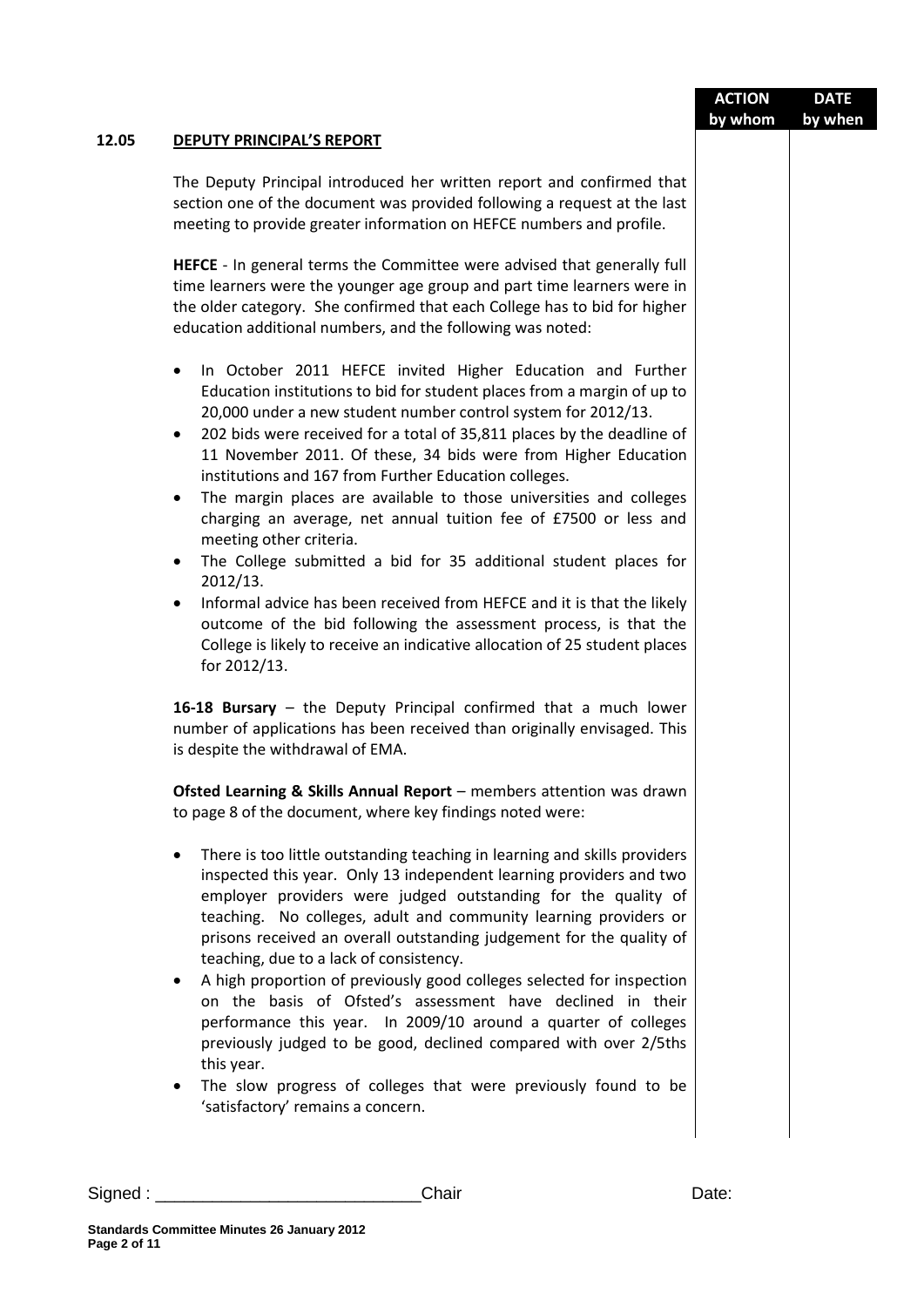|                                                                                                                     |                                                                                                                                                                                                                                                                                                                                                                                                                                                                                                                                                                                                                                                                                                                                                                                                                                                                                                                                                                                                                                                                                                                                                                                                                                                                                                                                                                                                                                                                                                                                                                                                                                                                                                                                                                                                                                                | <b>ACTION</b><br>by whom | <b>DATE</b><br>by when |
|---------------------------------------------------------------------------------------------------------------------|------------------------------------------------------------------------------------------------------------------------------------------------------------------------------------------------------------------------------------------------------------------------------------------------------------------------------------------------------------------------------------------------------------------------------------------------------------------------------------------------------------------------------------------------------------------------------------------------------------------------------------------------------------------------------------------------------------------------------------------------------------------------------------------------------------------------------------------------------------------------------------------------------------------------------------------------------------------------------------------------------------------------------------------------------------------------------------------------------------------------------------------------------------------------------------------------------------------------------------------------------------------------------------------------------------------------------------------------------------------------------------------------------------------------------------------------------------------------------------------------------------------------------------------------------------------------------------------------------------------------------------------------------------------------------------------------------------------------------------------------------------------------------------------------------------------------------------------------|--------------------------|------------------------|
|                                                                                                                     | It was noted that under the new inspection framework 'satisfactory' may<br>be rephrased and would read as 'requires improvement'.                                                                                                                                                                                                                                                                                                                                                                                                                                                                                                                                                                                                                                                                                                                                                                                                                                                                                                                                                                                                                                                                                                                                                                                                                                                                                                                                                                                                                                                                                                                                                                                                                                                                                                              |                          |                        |
| AGREED:                                                                                                             | to note the update provided.                                                                                                                                                                                                                                                                                                                                                                                                                                                                                                                                                                                                                                                                                                                                                                                                                                                                                                                                                                                                                                                                                                                                                                                                                                                                                                                                                                                                                                                                                                                                                                                                                                                                                                                                                                                                                   |                          |                        |
|                                                                                                                     | <b>SUCCESS RATE REVIEWS 2010/11</b>                                                                                                                                                                                                                                                                                                                                                                                                                                                                                                                                                                                                                                                                                                                                                                                                                                                                                                                                                                                                                                                                                                                                                                                                                                                                                                                                                                                                                                                                                                                                                                                                                                                                                                                                                                                                            |                          |                        |
| following was noted:                                                                                                | The Deputy Principal introduced this item and drew members' attention<br>to the executive summary detailing 2010/11 success rate data, the                                                                                                                                                                                                                                                                                                                                                                                                                                                                                                                                                                                                                                                                                                                                                                                                                                                                                                                                                                                                                                                                                                                                                                                                                                                                                                                                                                                                                                                                                                                                                                                                                                                                                                     |                          |                        |
| ٠<br>٠<br>$\bullet$<br>$\bullet$<br>previous year.<br>$\bullet$<br>$\bullet$<br>$\bullet$<br>$\bullet$<br>$\bullet$ | Under 16 years old - 83%, an increase of 7% from the previous year.<br>16-18 overall success is 80%, an increase of 1% on the previous year.<br>Adult overall success, 80%, an increase of 1% from the previous year.<br>HEFCE funded provision, 67% success, an increase of 1% on the<br>Apprenticeships - level 2 success rates, 78%, a decline of 2%, level 3<br>success rates is 85%, an increase of 13%.<br>Timely success for level 2 apprenticeships has decreased by 1%, for<br>level 3 timely success has increased by 23% to 82%.<br>NVQ's in the workplace - overall success has increased by 3% to 90%<br>and timely success rates have improved by 6% to 85%.<br>For learner responsive provision, comparisons with national success<br>rates show a mixed picture by age and level where the College<br>success rates are above, at or below the national rates.<br>A review of the gaps in success rates by gender, ethnicity and learning<br>disability or difficulty, show in the main very narrow gaps, in many<br>instances the gaps are narrower than the national rates.<br>The Deputy Principal reminded the Committee that the headline data has<br>been presented previously and that what is provided to this meeting is<br>more of a detailed analysis to allow in-depth review.<br>Members reviewed the table at paragraph 4.1 and noted that the results<br>show that, in some areas, the College is above and some below national<br>success rates. Of particular concern was the 2010/11 College success<br>rates for Level 3 long, which is 73% compared to national statistics of<br>79%. The Deputy Principal confirmed that this figure has been influenced<br>by 'A' level results and BTEC qualifications where problems relating to<br>retention were experienced. She confirmed that significant work on |                          |                        |
| looking much better.                                                                                                | retention has improved the statistics and that they are actually now                                                                                                                                                                                                                                                                                                                                                                                                                                                                                                                                                                                                                                                                                                                                                                                                                                                                                                                                                                                                                                                                                                                                                                                                                                                                                                                                                                                                                                                                                                                                                                                                                                                                                                                                                                           |                          |                        |
|                                                                                                                     | Members reviewed table 4.4 and acknowledged that the College works<br>well to support students with a disability.                                                                                                                                                                                                                                                                                                                                                                                                                                                                                                                                                                                                                                                                                                                                                                                                                                                                                                                                                                                                                                                                                                                                                                                                                                                                                                                                                                                                                                                                                                                                                                                                                                                                                                                              |                          |                        |
|                                                                                                                     | Members reviewed table five, which related to learner responsive adults<br>(19+), again patterns seen were that, in some areas, the College is above                                                                                                                                                                                                                                                                                                                                                                                                                                                                                                                                                                                                                                                                                                                                                                                                                                                                                                                                                                                                                                                                                                                                                                                                                                                                                                                                                                                                                                                                                                                                                                                                                                                                                           |                          |                        |
|                                                                                                                     |                                                                                                                                                                                                                                                                                                                                                                                                                                                                                                                                                                                                                                                                                                                                                                                                                                                                                                                                                                                                                                                                                                                                                                                                                                                                                                                                                                                                                                                                                                                                                                                                                                                                                                                                                                                                                                                |                          |                        |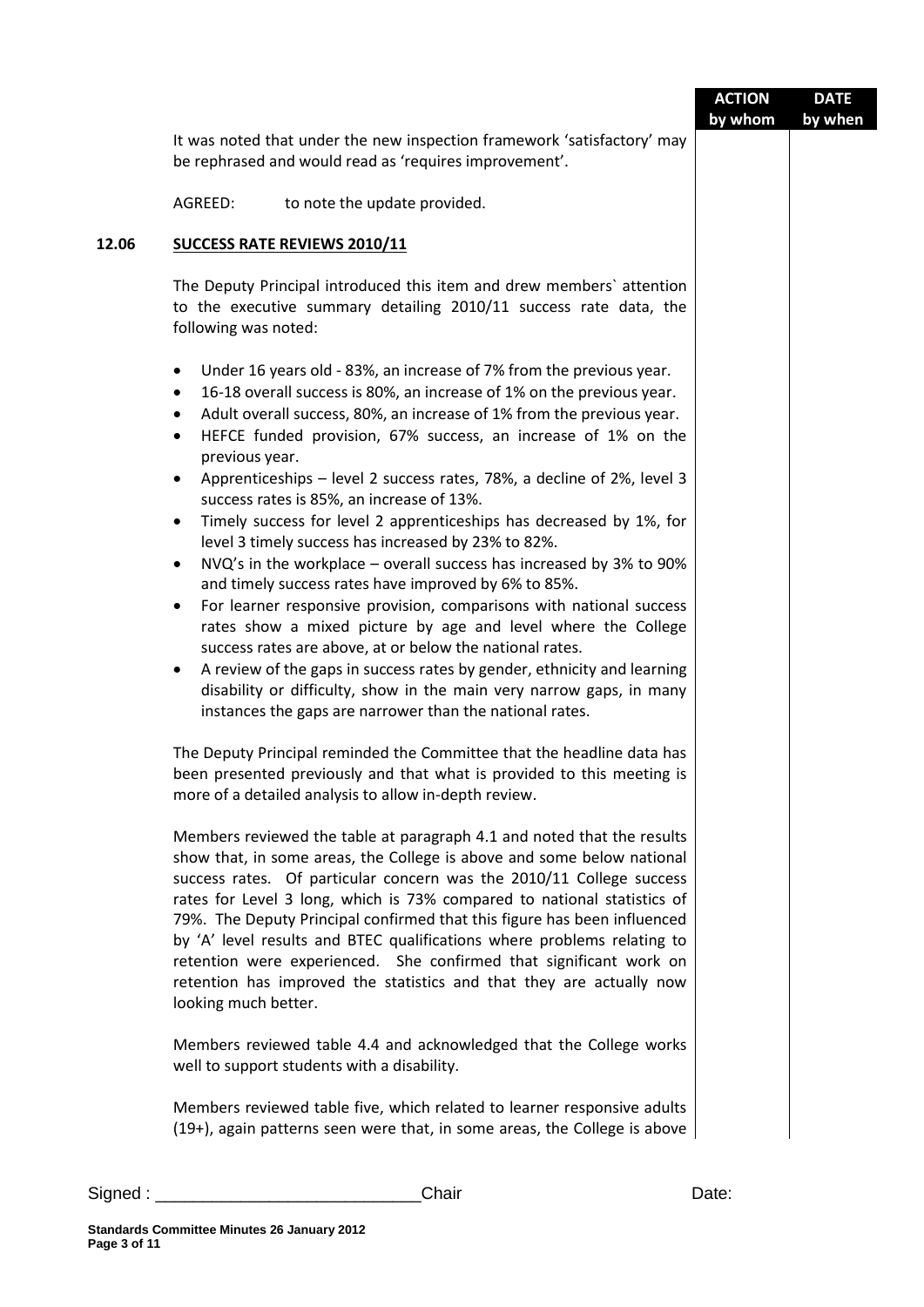|         |                                                                                                                                                                                                                                                                                                                                                                                                                                                                                                                                                                                                                                                                                                                                                                                                                                                                                                                                                                                                                                                                                                                                       | <b>ACTION</b><br>by whom | <b>DATE</b><br>by when |
|---------|---------------------------------------------------------------------------------------------------------------------------------------------------------------------------------------------------------------------------------------------------------------------------------------------------------------------------------------------------------------------------------------------------------------------------------------------------------------------------------------------------------------------------------------------------------------------------------------------------------------------------------------------------------------------------------------------------------------------------------------------------------------------------------------------------------------------------------------------------------------------------------------------------------------------------------------------------------------------------------------------------------------------------------------------------------------------------------------------------------------------------------------|--------------------------|------------------------|
|         | and some it is below the national statistics. Of particular interest was the<br>level 3 long, for adults, this is above the national benchmark, (whereas<br>the College's position for 16-18 year olds is down).                                                                                                                                                                                                                                                                                                                                                                                                                                                                                                                                                                                                                                                                                                                                                                                                                                                                                                                      |                          |                        |
|         | No particular gaps in relation to gender, ethnicity and disability were<br>noted at table 5.4. The Deputy Principal indicated that there was some<br>work to be done by the Equality & Diversity Steering Group, particularly in<br>relation to success of non-white British. It was generally felt that the<br>College has some improvements to make, particularly in relation to<br>Polish, Latvian and East European students. This cohort may need some<br>additional language support to assist in the improvement of success<br>rates. Members were advised that there were no general curriculum<br>concerns and that small pockets of a 'type' of provision have issues which<br>have been identified and are being addressed.                                                                                                                                                                                                                                                                                                                                                                                                |                          |                        |
|         | Members reviewed the Higher Education data at section six and felt that,<br>whilst statistics were still not good enough, they were, in fact, moving in<br>the right direction. It was noted that there are no national benchmarks<br>published for Higher Education and therefore the College can only<br>monitor its performance by comparing previous years.                                                                                                                                                                                                                                                                                                                                                                                                                                                                                                                                                                                                                                                                                                                                                                       |                          |                        |
|         | The data in section 7, which relates to Employer Responsive<br>Apprenticeships, is good. The College has been able to report its own<br>success previously, but the national statistics have now been published<br>and the College is above in all areas. This is a very positive picture for the<br>College.                                                                                                                                                                                                                                                                                                                                                                                                                                                                                                                                                                                                                                                                                                                                                                                                                         |                          |                        |
|         | AGREED:<br>to note the update provided.                                                                                                                                                                                                                                                                                                                                                                                                                                                                                                                                                                                                                                                                                                                                                                                                                                                                                                                                                                                                                                                                                               |                          |                        |
| 12.07   | <b>LEARNER RECRUITMENT - ENROLMENT, RETENTION &amp; WITHDRAWALS</b>                                                                                                                                                                                                                                                                                                                                                                                                                                                                                                                                                                                                                                                                                                                                                                                                                                                                                                                                                                                                                                                                   |                          |                        |
|         | The Director Curriculum and Standards introduced this item and drew<br>members' attention to the detail of the Executive Summary at page 21.<br>Members then reviewed the data tables on pages 23 onwards where the<br>following was noted:<br>YPLA 16-18 learners $-$ the College is currently at 94% of target and<br>expects to meet 100% by the end of the academic year. Members<br>were advised that data collected at the end of December 2011<br>already shows an improved position.<br>SFA 19+ learners - the College's performance currently stands at 91%<br>٠<br>of target and again there are expectations that 100% will be met.<br>Withdrawal profile by Schools as detailed at paragraph 4 shows a<br>$\bullet$<br>comparison between the numbers of withdrawals for the same<br>periods together with a percentage of withdrawals against<br>enrolments. Although there is a slight increase in the number of<br>withdrawals, the percentage of withdrawals against enrolment<br>decreased by 1%. It was confirmed that this data is available to all<br>Schools of Learning and staff review it on a regular basis. |                          |                        |
| Signed: | Chair                                                                                                                                                                                                                                                                                                                                                                                                                                                                                                                                                                                                                                                                                                                                                                                                                                                                                                                                                                                                                                                                                                                                 | Date:                    |                        |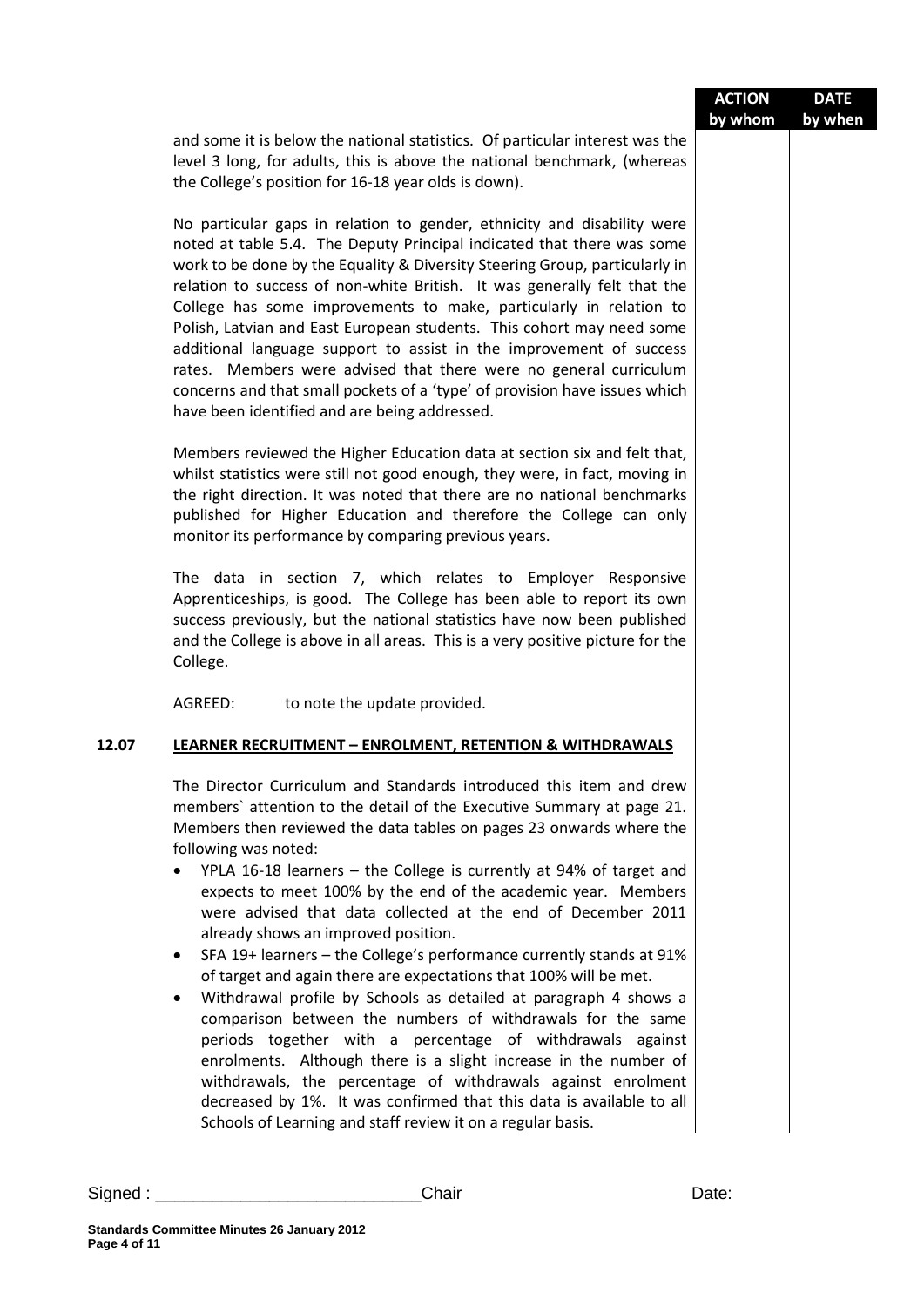|         |                                                                                                                                                                                                                                                                                                                                                                | <b>ACTION</b><br>by whom | <b>DATE</b><br>by when |
|---------|----------------------------------------------------------------------------------------------------------------------------------------------------------------------------------------------------------------------------------------------------------------------------------------------------------------------------------------------------------------|--------------------------|------------------------|
|         | Members were advised that Schools of Learning have worked very<br>٠<br>hard this academic year to give applicants reliable and realistic                                                                                                                                                                                                                       |                          |                        |
|         | information and that this has impacted positively on retention.                                                                                                                                                                                                                                                                                                |                          |                        |
|         | It was not believed that the withdrawal of EMA has had as big an<br>$\bullet$<br>impact upon retention to date as originally feared, however January                                                                                                                                                                                                           |                          |                        |
|         | can be a key retention point.                                                                                                                                                                                                                                                                                                                                  |                          |                        |
|         | A slight increase in the number of withdrawals for learners aged 16-<br>٠                                                                                                                                                                                                                                                                                      |                          |                        |
|         | 18 by December 2011 has nonetheless decreased by 1%, whilst a<br>higher number of withdrawals for learners aged 19+ has led to an<br>increase of 1% when compared to December 2010.                                                                                                                                                                            |                          |                        |
|         | There is very little difference when comparing withdrawals by gender,<br>$\bullet$<br>with both male and female reflecting a 1% decrease in December<br>2011, when compared with the previous year.                                                                                                                                                            |                          |                        |
|         | Withdrawals of learners of 'other ethnicities' has increased by 2%,<br>$\bullet$                                                                                                                                                                                                                                                                               |                          |                        |
|         | from December 2010, whilst withdrawals of white British learners                                                                                                                                                                                                                                                                                               |                          |                        |
|         | have decreased by 1% over the same period. The number of                                                                                                                                                                                                                                                                                                       |                          |                        |
|         | enrolments by learners of other ethnicities remains low when<br>compared with non white British learners.                                                                                                                                                                                                                                                      |                          |                        |
|         | Despite the 1% increase in withdrawals by learners with a learning<br>$\bullet$<br>disability or difficulty, the data reflects the low numbers of those<br>learners who withdraw having declared a learning difficulty or<br>disability when compared to those without. Withdrawals for learners                                                               |                          |                        |
|         | with no difficulty or disability have decreased by 1%.                                                                                                                                                                                                                                                                                                         |                          |                        |
|         | There is a significant decrease in withdrawals of learners enrolled to a<br>٠                                                                                                                                                                                                                                                                                  |                          |                        |
|         | level four programme by 80% with a slight increase of 1% against                                                                                                                                                                                                                                                                                               |                          |                        |
|         | entry level 2 and level 3 programmes. It was acknowledged that this                                                                                                                                                                                                                                                                                            |                          |                        |
|         | was very encouraging.                                                                                                                                                                                                                                                                                                                                          |                          |                        |
|         | All Schools of Learning are currently above the College's retention<br>٠<br>target rate of 92%, with five Schools having higher retention than the<br>corresponding period in 2010/11. One School has remained static,<br>Business Professional and Continuing Education has decreased by 2%.<br>Comparisons with the same period in 2010/11 show retention in |                          |                        |
|         | three Schools has remained static, three Schools reflect an increase of<br>1%, whilst one School shows a decrease of 3%.                                                                                                                                                                                                                                       |                          |                        |
|         | The gap in retention of 1% between male and female in 2010/11 has<br>٠                                                                                                                                                                                                                                                                                         |                          |                        |
|         | levelled in 2011/12 to 95% retention for each gender. Whilst the                                                                                                                                                                                                                                                                                               |                          |                        |
|         | gender gap has narrowed from 7% higher to 1% higher for females, in<br>Business Professional and Continuing Education, retention for males                                                                                                                                                                                                                     |                          |                        |
|         | has decreased by 6% in the Lifestyle Academy.                                                                                                                                                                                                                                                                                                                  |                          |                        |
|         | Retention has increased by 1% to 96% for 16-18 learners, and<br>٠<br>decreased by 1% for learners aged 19+.                                                                                                                                                                                                                                                    |                          |                        |
|         | Significant decreases were in Business Professional and Continuing<br>٠                                                                                                                                                                                                                                                                                        |                          |                        |
|         | Education, where retention for 16-18 learners decreased by 5%, and<br>Academic and Public Services and Sports Studies and Construction<br>and Building Services where retention for 19+ learners decreased by<br>4% and 5% respectively.                                                                                                                       |                          |                        |
|         | AGREED:<br>to note the update provided.                                                                                                                                                                                                                                                                                                                        |                          |                        |
| Signed: | Chair                                                                                                                                                                                                                                                                                                                                                          | Date:                    |                        |
|         |                                                                                                                                                                                                                                                                                                                                                                |                          |                        |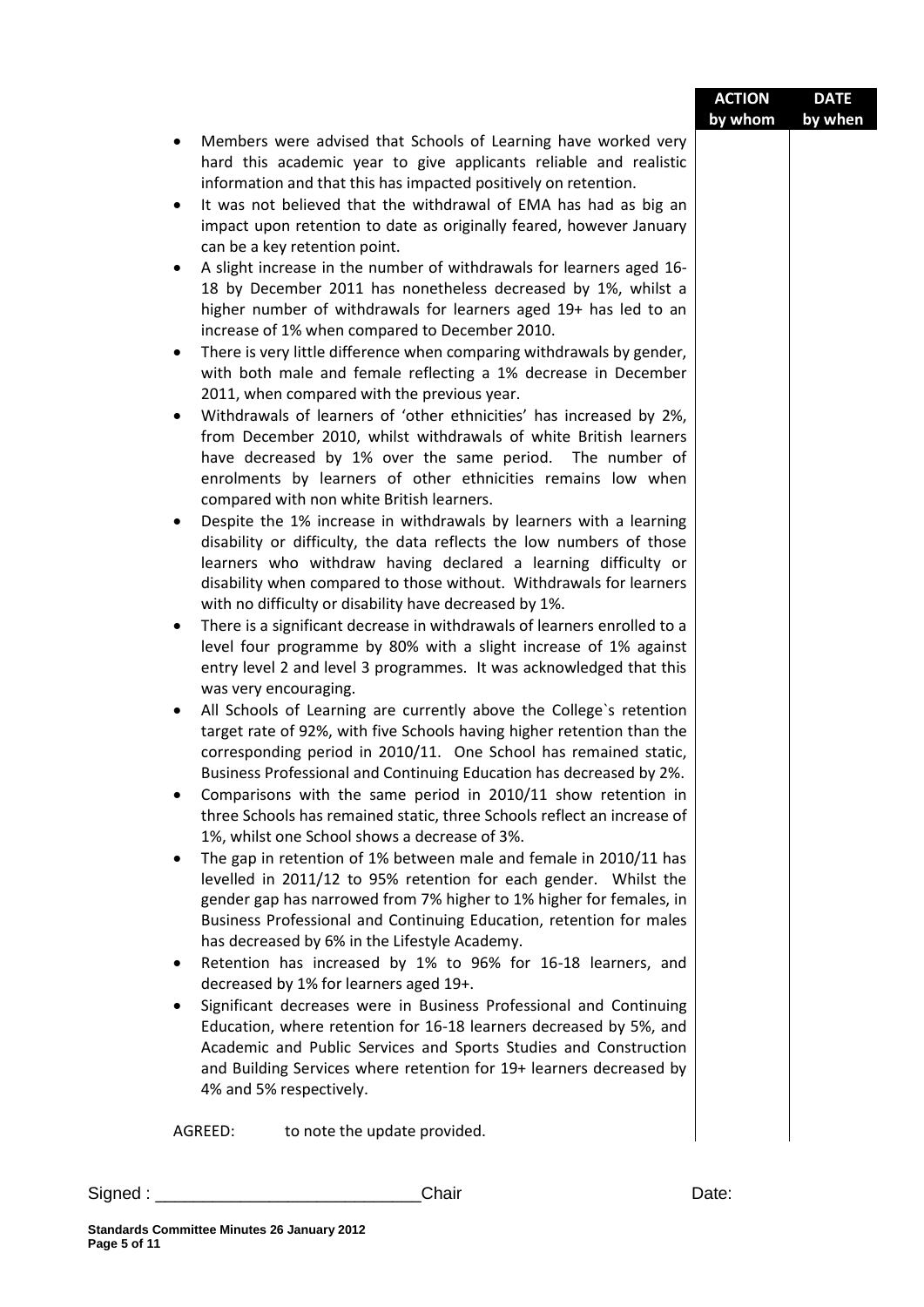|          |                                                                                                                                                                                                                                                                                                                                                                                                                                                                                                                                                                                                                                                                                                                                                                                                                                                                                                                                                                                                                                        | <b>ACTION</b> | <b>DATE</b> |
|----------|----------------------------------------------------------------------------------------------------------------------------------------------------------------------------------------------------------------------------------------------------------------------------------------------------------------------------------------------------------------------------------------------------------------------------------------------------------------------------------------------------------------------------------------------------------------------------------------------------------------------------------------------------------------------------------------------------------------------------------------------------------------------------------------------------------------------------------------------------------------------------------------------------------------------------------------------------------------------------------------------------------------------------------------|---------------|-------------|
| 12.08    | <b>QUALITY ASSURANCE &amp; IMPROVEMENT FRAMEWORKS 2010/11</b>                                                                                                                                                                                                                                                                                                                                                                                                                                                                                                                                                                                                                                                                                                                                                                                                                                                                                                                                                                          | by whom       | by when     |
|          | This item was introduced by the Head of Quality & Performance. She<br>confirmed that the College has seen a very positive 'buy in' from partners,<br>which is an excellent position to be in given the significant number of<br>partners that the College supports. It was believed that there was really<br>good progress on external frameworks and results. She confirmed that<br>the quality assurance and the quality improvement frameworks for<br>2011/12 have been established. A number of business processes have<br>been introduced to amend and underpin the frameworks to ensure that<br>the framework is fit for purpose and contributes to the rigorous coherent<br>and accurate requirements of the College and meets the requirements of<br>the common inspection framework. Members' attention was drawn to<br>the detailed update at appendix 1, which clearly splits out results for<br>College core provision and partner contracts.                                                                              |               |             |
|          | AGREED:<br>to note the content of the update provided.                                                                                                                                                                                                                                                                                                                                                                                                                                                                                                                                                                                                                                                                                                                                                                                                                                                                                                                                                                                 |               |             |
| 12.09    | <b>TEACHING &amp; LEARNING OBSERVATIONS - PROGRESS TO DATE 2011/12</b>                                                                                                                                                                                                                                                                                                                                                                                                                                                                                                                                                                                                                                                                                                                                                                                                                                                                                                                                                                 |               |             |
|          | The Head of Quality & Performance introduced this item and drew the<br>following to members' attention:<br>The primary system of measuring quality is the graded lesson<br>observation.<br>All College staff delivering learning will receive a graded observation<br>in 2011/12.<br>A risk based approach for targeting teaching and learning sessions<br>within courses performing below the 75 <sup>th</sup> percentile was introduced<br>this academic year.<br>To December 2011, 110 graded observations have been completed.<br>There has been a decrease in the proportion of observations<br>$\bullet$<br>graded 'outstanding' and an increase in the proportions of<br>observations graded 'satisfactory'. It was explained that this was<br>expected as the focus is on under-performing courses.<br>The overall grade profile at this time of the year is similar to the last<br>$\bullet$<br>year's outcome for the same period. 85% of observed sessions were<br>good or better in 2010/11, compared with 81% in 2011/12. |               |             |
|          | In relation to teaching and learning observations off campus, a risk-based<br>approach to observations completed with each partner has been applied<br>in 2011/12. For high-risk partners, 100% of sessions and training will be<br>observed, medium risk 50% and low risk 20%. 181 partner providers'<br>assessors and trainers have been identified for observation throughout<br>2011/12. This will be continually reviewed throughout the year to ensure<br>that observations are completed where required. To December 2011, 42<br>graded observations have been completed. Members were reminded<br>that the College currently has approximately 50 partner providers.                                                                                                                                                                                                                                                                                                                                                           |               |             |
| Signed : | Chair                                                                                                                                                                                                                                                                                                                                                                                                                                                                                                                                                                                                                                                                                                                                                                                                                                                                                                                                                                                                                                  | Date:         |             |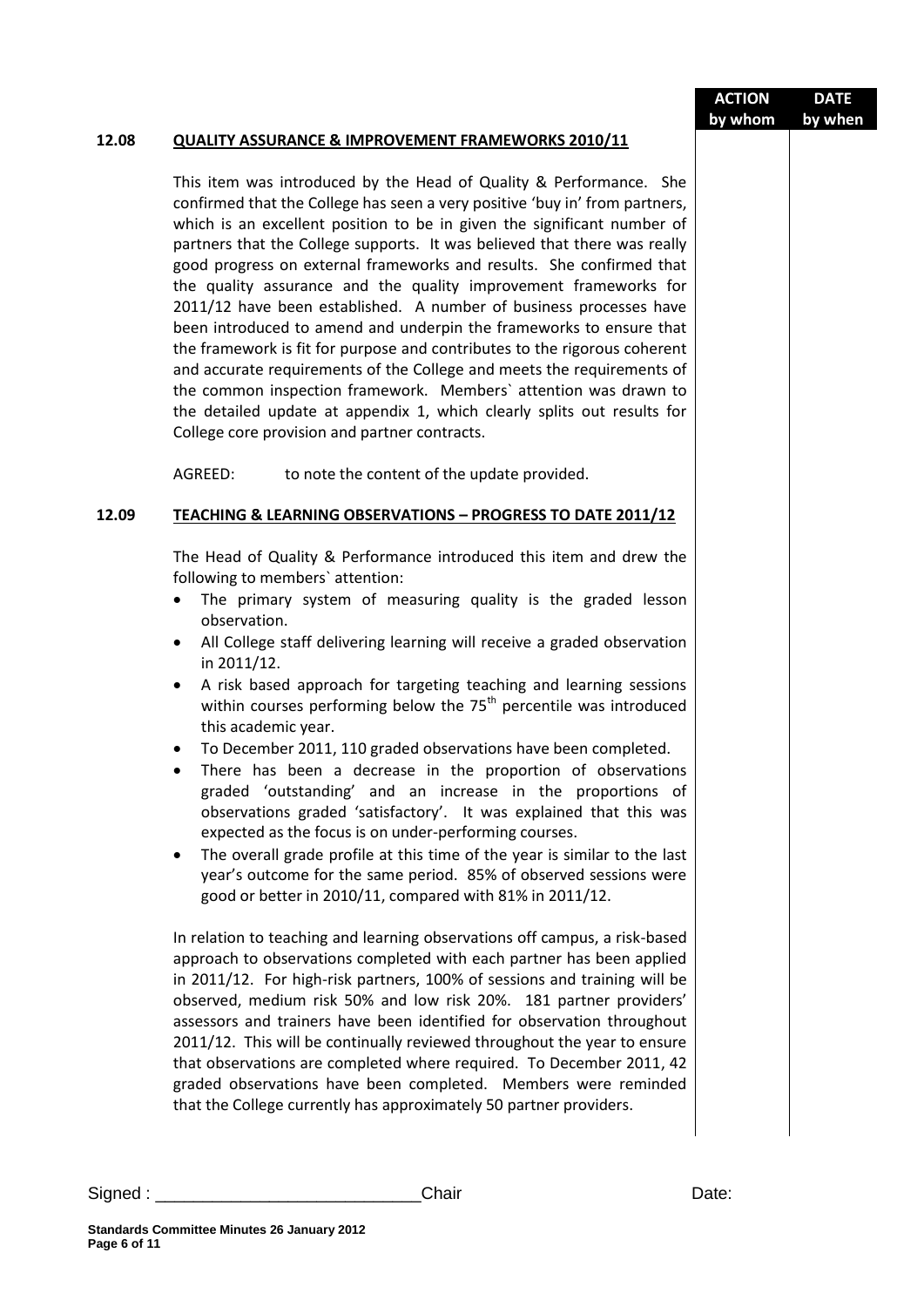|       |                                                                                                                                                                                                                                                                                                                                                                                                                                                                                                                                                              | <b>ACTION</b> | <b>DATE</b> |
|-------|--------------------------------------------------------------------------------------------------------------------------------------------------------------------------------------------------------------------------------------------------------------------------------------------------------------------------------------------------------------------------------------------------------------------------------------------------------------------------------------------------------------------------------------------------------------|---------------|-------------|
|       | Members reviewed the data provided and questioned the 100%<br>achievement of good or better obtained by the Lifestyle Academy as<br>detailed on page 39. Members were advised that the report presented<br>was a snapshot only and could change over time. That being said, the<br>Committee was advised that this School of Learning has really invested a<br>lot of time as a team to get up above a previous grade 2 plateau. It was<br>felt that the grading profile was a fair representation of the effort put in<br>to improve teaching and learning. | by whom       | by when     |
|       | To support the observation progress, members were advised that<br>historically a two-week notice period for a one-week window was<br>offered. This has been reduced to a two-week notice period for a two-<br>day window.                                                                                                                                                                                                                                                                                                                                    |               |             |
|       | AGREED:<br>to note the update provided.                                                                                                                                                                                                                                                                                                                                                                                                                                                                                                                      |               |             |
| 12.10 | <b>SCHOOL REVIEWS TERM ONE</b>                                                                                                                                                                                                                                                                                                                                                                                                                                                                                                                               |               |             |
|       | The Director of Curriculum & Standards introduced this report and drew<br>members' attention to the following:                                                                                                                                                                                                                                                                                                                                                                                                                                               |               |             |
|       | The College's overall retention was 90% in 2010/11, 2% lower than its<br>$\bullet$<br>targeted 92%. Care and Education Studies and Engineering &<br>Transport skills met this target, compared to five Schools which were<br>below the target.                                                                                                                                                                                                                                                                                                               |               |             |
|       | Whilst the grades have increased in retention (7%) was seen in<br>٠<br>Creative Industries & Digital Technologies, retention was still 1%<br>below the target of 91%.                                                                                                                                                                                                                                                                                                                                                                                        |               |             |
|       | In year retention has risen progressively over a three-year period<br>٠<br>within the Lifestyle Academy, although retention of 91% was 1%<br>below the College's target.                                                                                                                                                                                                                                                                                                                                                                                     |               |             |
|       | The College's overall success rate for all qualifications, ages and levels<br>in 2010/11 was 82%, the same as 2009/10.                                                                                                                                                                                                                                                                                                                                                                                                                                       |               |             |
|       | Success rates have risen progressively over a three-year period within<br>٠<br>Engineering & Transport Skills to 88%, and to 81% Creative Industries<br>and Digital Technologies.                                                                                                                                                                                                                                                                                                                                                                            |               |             |
|       | The College set and met a target of 91% attendance for 2010/11, 1%<br>٠<br>above Ofsted's rating of 90% being good, with attendance being 2%<br>higher than 2009/10.                                                                                                                                                                                                                                                                                                                                                                                         |               |             |
|       | Courses performing below the 75 <sup>th</sup> percentile were discussed with<br>٠<br>each School's Management Team. The Management Teams were<br>asked to identify any emerging trends between performance,<br>attendance, age groups for full time programmes and teaching and<br>learning observation grades.                                                                                                                                                                                                                                              |               |             |
|       | Within the revised structure, all Schools of Learning now deliver<br>٠<br>HEFCE funded programmes.<br>The College's overall success rate for HE provision is 70%, which is 3%<br>٠<br>higher than 2009/10.                                                                                                                                                                                                                                                                                                                                                   |               |             |

Signed : \_\_\_\_\_\_\_\_\_\_\_\_\_\_\_\_\_\_\_\_\_\_\_\_\_\_\_\_Chair Date: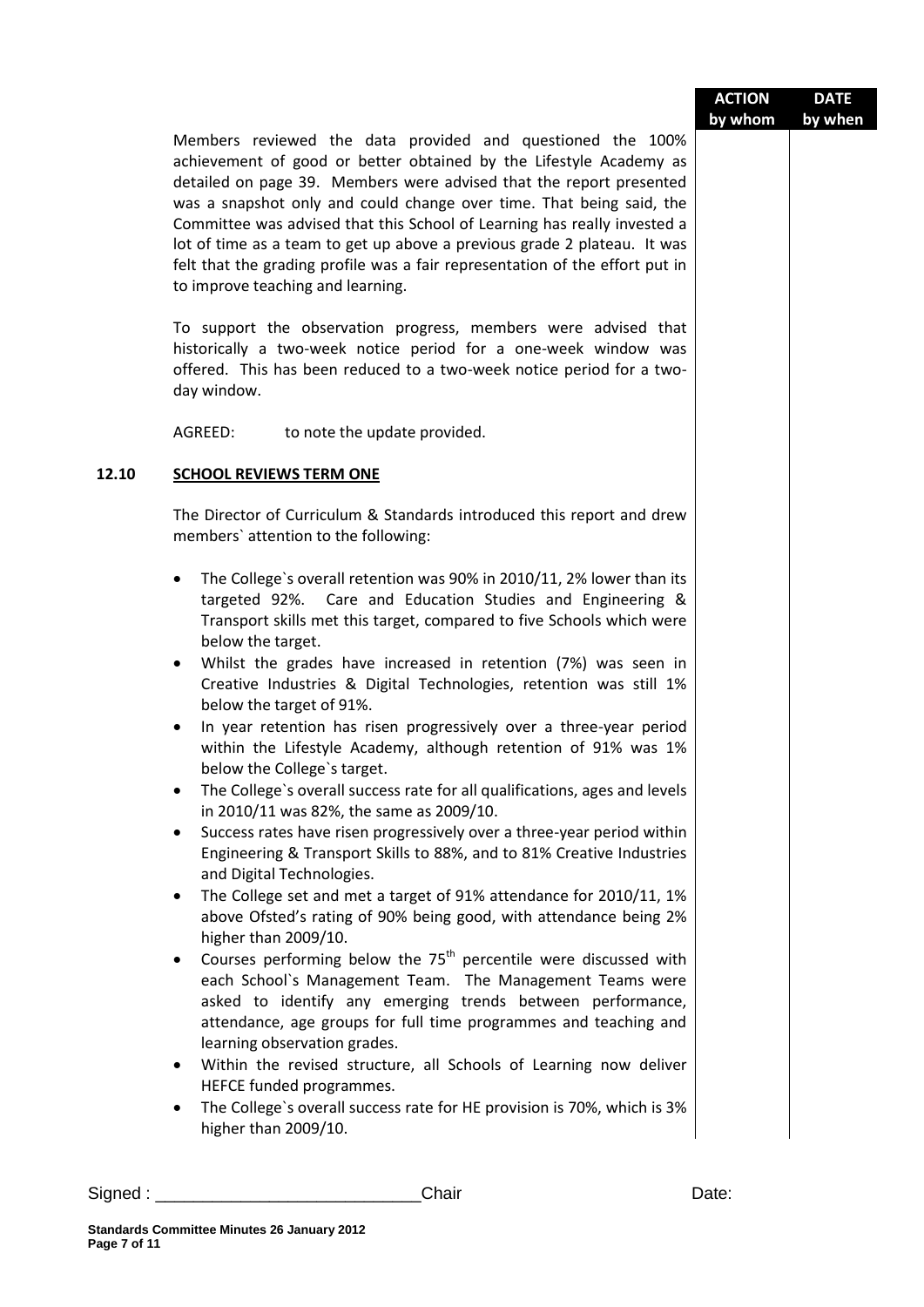| Business Professional and Continuing Education significantly<br>٠<br>improved success rates from 58% to 83% (25%) over the three-year<br>period. Success rates within three Schools have fluctuated over the<br>same period whilst three Schools have decreased.<br>Functional Skills became the sole Skills for Life qualification for full<br>$\bullet$<br>time learners in 2010/11, with an overall success rate of 73%. Whilst<br>this is 10% lower than the previous year, total enrolments were 3521<br>compared with 476 in 2009/10 when the majority of learners were<br>enrolled to key skills. In this area, the College has reviewed its<br>method of delivery and has increased the number of hours offered to<br>support achievement.<br>There has been a significant increase of 14% in success rates across<br>٠<br>the College in 2010/11 in relation to Schools who delivered<br>apprenticeships.<br>60 teaching and learning sessions have been observed<br>as<br>$\bullet$<br>outstanding, grade 1 during 2010/11 compared to 21 in 2009/10.<br>Curriculum Managers shared themes that had emerged from their<br>$\bullet$<br>line manager during observations and their subsequent actions.<br>Observations have been carried out during learners' induction at the<br>$\bullet$<br>beginning of 2011/12 and teams discussed what had worked well and<br>where there were areas for development.<br>The School Management Team informed the panel of their actions<br>$\bullet$<br>and progress relating to the QIP for 2010/11 and discussed their<br>planned actions within the 2011/12 QIP.<br>A synopsis of all external verifier reports was reviewed. School<br>$\bullet$<br>Management Teams were congratulated on the positive reports and |
|------------------------------------------------------------------------------------------------------------------------------------------------------------------------------------------------------------------------------------------------------------------------------------------------------------------------------------------------------------------------------------------------------------------------------------------------------------------------------------------------------------------------------------------------------------------------------------------------------------------------------------------------------------------------------------------------------------------------------------------------------------------------------------------------------------------------------------------------------------------------------------------------------------------------------------------------------------------------------------------------------------------------------------------------------------------------------------------------------------------------------------------------------------------------------------------------------------------------------------------------------------------------------------------------------------------------------------------------------------------------------------------------------------------------------------------------------------------------------------------------------------------------------------------------------------------------------------------------------------------------------------------------------------------------------------------------------------------------------------------------------------------------|
| confirmed that any action points had been addressed.<br>In summary, the distance each School of Learning has travelled in<br>2010/11 was evident throughout the reviews. Each Management Team is<br>aware of their areas for development for the coming year and has clear<br>strategies in place.                                                                                                                                                                                                                                                                                                                                                                                                                                                                                                                                                                                                                                                                                                                                                                                                                                                                                                                                                                                                                                                                                                                                                                                                                                                                                                                                                                                                                                                                     |
| AGREED:<br>to note the update provided.                                                                                                                                                                                                                                                                                                                                                                                                                                                                                                                                                                                                                                                                                                                                                                                                                                                                                                                                                                                                                                                                                                                                                                                                                                                                                                                                                                                                                                                                                                                                                                                                                                                                                                                                |
| 12.11<br>HE ACADEMIC STANDARDS COMMITTEE MINUTES<br>The Deputy Principal introduced this item and confirmed that, at the<br>recent meeting of the HE Academic Standards Committee, their higher<br>education self evaluation document (SED) 2010/11 was considered in<br>detail. She explained that this was similar to the SAR completed by the<br>College. The SED focuses on course management, recruitment, retention,<br>achievement, course development, student experience, external<br>examiner comments, learning resources and quality reviews. The action<br>plan relating to the SED was reviewed, with no real issues identified to<br>address.                                                                                                                                                                                                                                                                                                                                                                                                                                                                                                                                                                                                                                                                                                                                                                                                                                                                                                                                                                                                                                                                                                           |
| Signed : ___________________<br>Chair<br>Date:                                                                                                                                                                                                                                                                                                                                                                                                                                                                                                                                                                                                                                                                                                                                                                                                                                                                                                                                                                                                                                                                                                                                                                                                                                                                                                                                                                                                                                                                                                                                                                                                                                                                                                                         |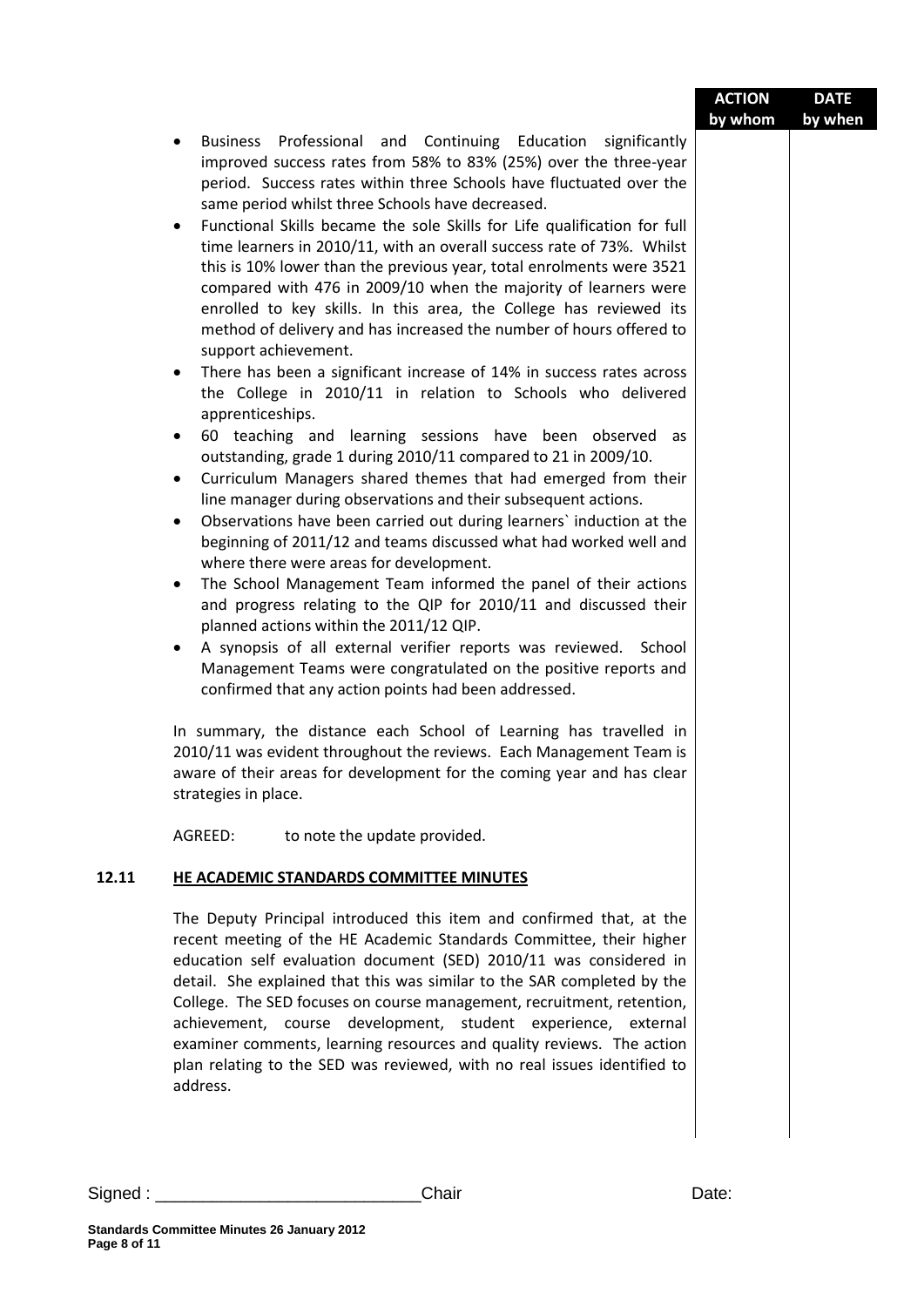|                                                                                                                                                                                                                                                                                                                                                                                                                                                                                                                                                                                                  |                   | by when        |
|--------------------------------------------------------------------------------------------------------------------------------------------------------------------------------------------------------------------------------------------------------------------------------------------------------------------------------------------------------------------------------------------------------------------------------------------------------------------------------------------------------------------------------------------------------------------------------------------------|-------------------|----------------|
| It was noted that the partnership arrangements with Leeds Metropolitan<br>University are to end and a summary of proposed developments was<br>discussed, in particular for an exit strategy as a validating university. It<br>was agreed that a full report on this particular point would be presented<br>at the next meeting.                                                                                                                                                                                                                                                                  | Dep.<br>Principal | 26 Apr<br>2012 |
| The publication of the collaborative audit reports from Leeds<br>Metropolitan University and the University of Derby have been published<br>with no particular issues arising from this documentation.                                                                                                                                                                                                                                                                                                                                                                                           |                   |                |
| AGREED:<br>to note the update provided.                                                                                                                                                                                                                                                                                                                                                                                                                                                                                                                                                          |                   |                |
| <b>LEARNER VOICE REPORT</b>                                                                                                                                                                                                                                                                                                                                                                                                                                                                                                                                                                      |                   |                |
| This report was presented by the Director: Curriculum & Standards in the<br>absence of Linda Gration. Members' attention was drawn to the detail of<br>the written paper, with the following items picked out for attention:                                                                                                                                                                                                                                                                                                                                                                     |                   |                |
| The outcomes for all College respondents, measured against national<br>٠<br>ratings for all 119 providers and all 15,000 respondents were in the<br>top quartile for six of the key areas, and in the top 50% for the<br>remaining two.                                                                                                                                                                                                                                                                                                                                                          |                   |                |
| The outcomes for all College respondents measured against national<br>$\bullet$<br>ratings for all colleges graded outstanding by Ofsted, 18 colleges and<br>78,000 respondents are in the upper quartile for three key areas, in<br>the top 50% for a further three areas, and in the third quartile for<br>enrichment.                                                                                                                                                                                                                                                                         |                   |                |
| Members discussed the issue of enrichment in more detail and were<br>advised that funding has been greatly reduced in this area, and that there<br>is a need for the sector to be more creative. Members questioned<br>whether there was an issue regarding the actual question in the<br>questionnaire and that it might not be specific enough as to what does<br>and does not count as enrichment.<br>The Principal confirmed that<br>enrichment was an area that required full review moving forward as<br>students who participated in the survey did not feel that enough was on<br>offer. |                   |                |
| It is not possible to measure distance travelled for the Schools that<br>٠<br>are significantly different to last year following the recent restructure.<br>However, Business, Professional and Continuing Education improved<br>in six areas compared with last year. Construction & Building Services<br>improved in five areas and remained the same in one and Engineering<br>& Transport Skills dropped back in 7 areas and remained at the same<br>level in one key area.<br>There are no significant differences between satisfaction levels of<br>male and female respondents.           |                   |                |
|                                                                                                                                                                                                                                                                                                                                                                                                                                                                                                                                                                                                  |                   |                |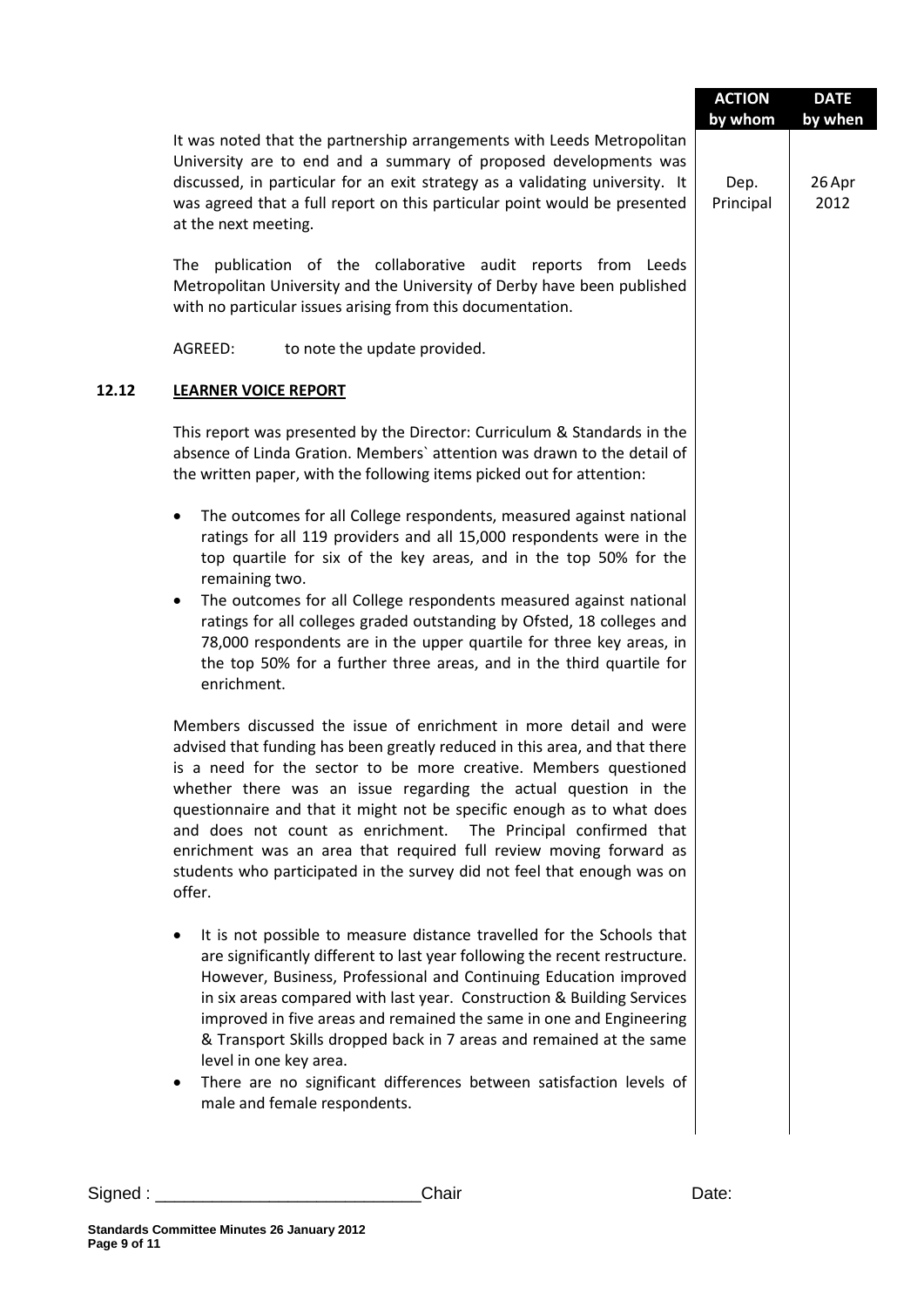|         |                                                                                                                                                                                                                                                                                                                                                                                                                                                                                                                                                                                                                                                                                                                                                                                                                                                                                                                                                                                                                                                                                                                                                                                                                                                                                                                                                                                                                                                                                                                                                                                                                                                                                        | <b>ACTION</b><br>by whom | <b>DATE</b><br>by when |
|---------|----------------------------------------------------------------------------------------------------------------------------------------------------------------------------------------------------------------------------------------------------------------------------------------------------------------------------------------------------------------------------------------------------------------------------------------------------------------------------------------------------------------------------------------------------------------------------------------------------------------------------------------------------------------------------------------------------------------------------------------------------------------------------------------------------------------------------------------------------------------------------------------------------------------------------------------------------------------------------------------------------------------------------------------------------------------------------------------------------------------------------------------------------------------------------------------------------------------------------------------------------------------------------------------------------------------------------------------------------------------------------------------------------------------------------------------------------------------------------------------------------------------------------------------------------------------------------------------------------------------------------------------------------------------------------------------|--------------------------|------------------------|
|         | 182 supported respondents are significantly happier with their<br>٠<br>college experience than non-supported students.<br>207 respondents with disabilities had higher ratings in each of the<br>$\bullet$<br>eight key areas than students who reported no disability. This links in<br>with previous discussions which would suggest that the College works<br>well to support students with additional learning requirements.<br>Learner Voice activity continues to grow and be effective as a means<br>$\bullet$<br>of gathering learner views. Although it is stronger in some Schools<br>than others, all Schools of Learning now have a representative. A<br>training event was held in October to support this role. Across<br>College, Your Voice and focus group meetings were well attended.<br>The Your Voice meeting in December was attended by 84 learners<br>and all Schools were represented.<br>Participation in the Students' Union continues to grow, and the new<br>$\bullet$<br>Students' Union Room at Derby Road is very popular with students.<br>Sales of SU cards in the first term reached 628, exceeding last years<br>final total by 30. Eight SU Officers and one Student Governor were<br>elected and three SU executive meetings were held.<br>Communication with learners continues to improve with 526 on the<br>$\bullet$<br>SU facebook site, regular contributions to the SU website from staff<br>and students and the planned publication of an SU magazine.<br>There are three new clubs for learners supported by the SU with<br>$\bullet$<br>themes around the environment, books versus electronic media,<br>friendship and a games club. |                          |                        |
|         | Members felt that Students' Union activities needed to be linked more<br>closely to perception of 'enrichment,' as it is clear that there may be lots<br>more on offer than students actually realise.<br>The Principal indicated that by attending the Learner Voice meetings, she<br>was seeing students who are a lot more confident, ambitious and<br>progressing well and that this is something to be developed further.                                                                                                                                                                                                                                                                                                                                                                                                                                                                                                                                                                                                                                                                                                                                                                                                                                                                                                                                                                                                                                                                                                                                                                                                                                                         |                          |                        |
|         | to note the update provided.<br>AGREED:                                                                                                                                                                                                                                                                                                                                                                                                                                                                                                                                                                                                                                                                                                                                                                                                                                                                                                                                                                                                                                                                                                                                                                                                                                                                                                                                                                                                                                                                                                                                                                                                                                                |                          |                        |
| 12.13   | <b>SAFEGUARDING</b>                                                                                                                                                                                                                                                                                                                                                                                                                                                                                                                                                                                                                                                                                                                                                                                                                                                                                                                                                                                                                                                                                                                                                                                                                                                                                                                                                                                                                                                                                                                                                                                                                                                                    |                          |                        |
|         | The Deputy Principal introduced this report and explained the College<br>processes regarding identifying potentially 'at risk' students.<br><b>She</b><br>confirmed that the level of support for individuals is tailored and includes<br>one to one support, probation visits, youth offending visits, case review,<br>advocacy with tutors, signposting to other teams, etc.<br><b>Members</b><br>reviewed the withdrawal and retention statistics for the 'at risk' students<br>identified and noted that by comparison the percentage for current and<br>ex-offenders was low. It was agreed that this is an area for the College to<br>review further.                                                                                                                                                                                                                                                                                                                                                                                                                                                                                                                                                                                                                                                                                                                                                                                                                                                                                                                                                                                                                            |                          |                        |
| Signed: | Chair                                                                                                                                                                                                                                                                                                                                                                                                                                                                                                                                                                                                                                                                                                                                                                                                                                                                                                                                                                                                                                                                                                                                                                                                                                                                                                                                                                                                                                                                                                                                                                                                                                                                                  | Date:                    |                        |